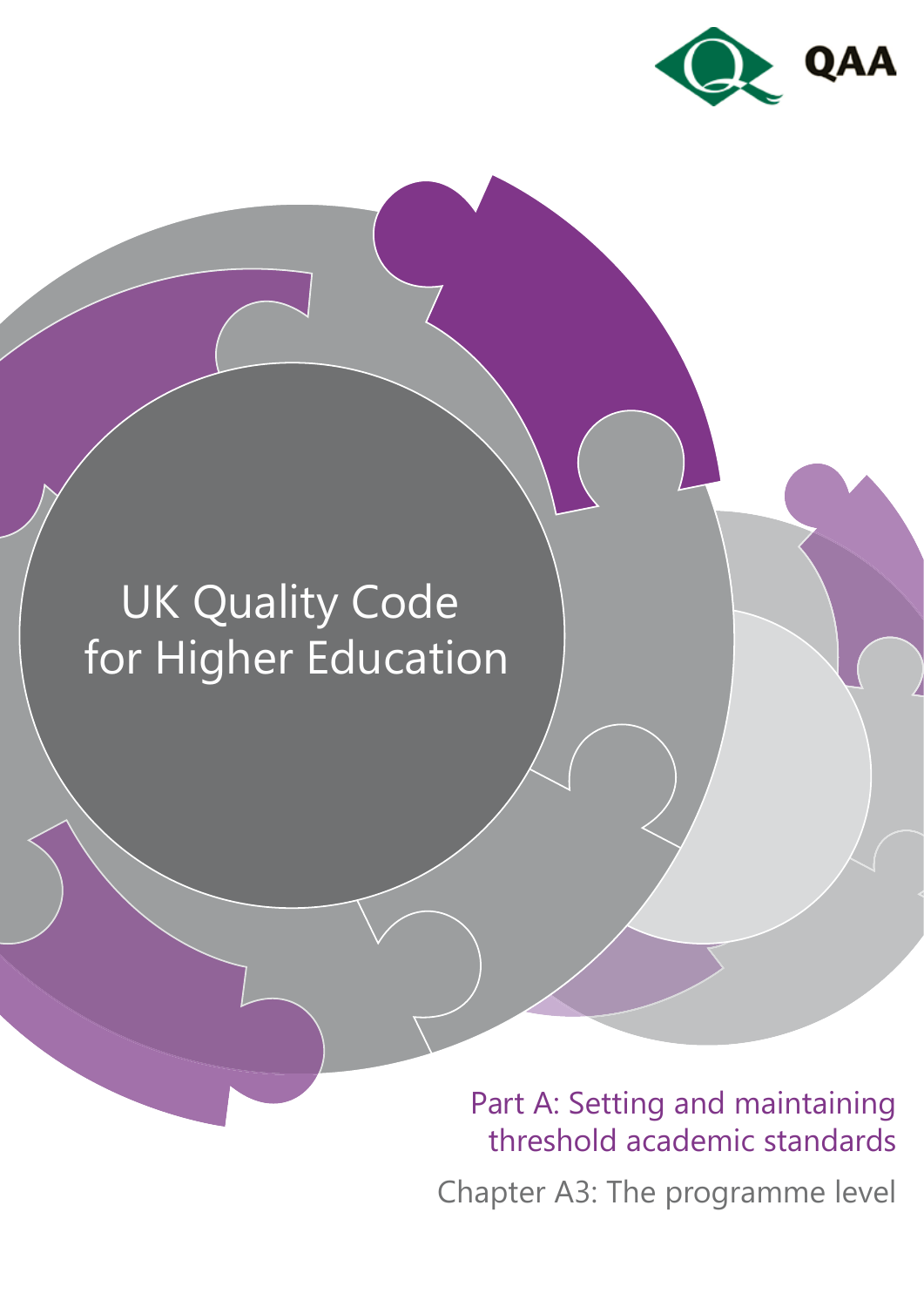# **Contents**

| <b>Introduction</b>                                                                            | 1              |
|------------------------------------------------------------------------------------------------|----------------|
| The Quality Code                                                                               | 1              |
| Introduction to this Chapter                                                                   | 1              |
| <b>Expectations about the programme level</b>                                                  | 1              |
| <b>Guidelines for preparing programme specifications</b>                                       | 3              |
| What are programme specifications?                                                             | $\overline{3}$ |
| Programme specifications in context                                                            | $\overline{4}$ |
| How are programme specifications currently used?                                               | $\overline{4}$ |
| For which programmes should specifications be written?                                         | 5              |
| What information should be included in a programme specification?                              | 6              |
| Who should write programme specifications?                                                     | $\overline{7}$ |
| Summary and conclusion                                                                         | $\overline{7}$ |
| <b>Further information and additional references</b>                                           | 8              |
| Appendix 1: Prompts for the development of<br>programme specifications                         | 9              |
| Appendix 2: Working with programme<br>specifications: A leaflet for further education colleges | 12             |
| Appendix 3: Guidance for programme designers                                                   | 17             |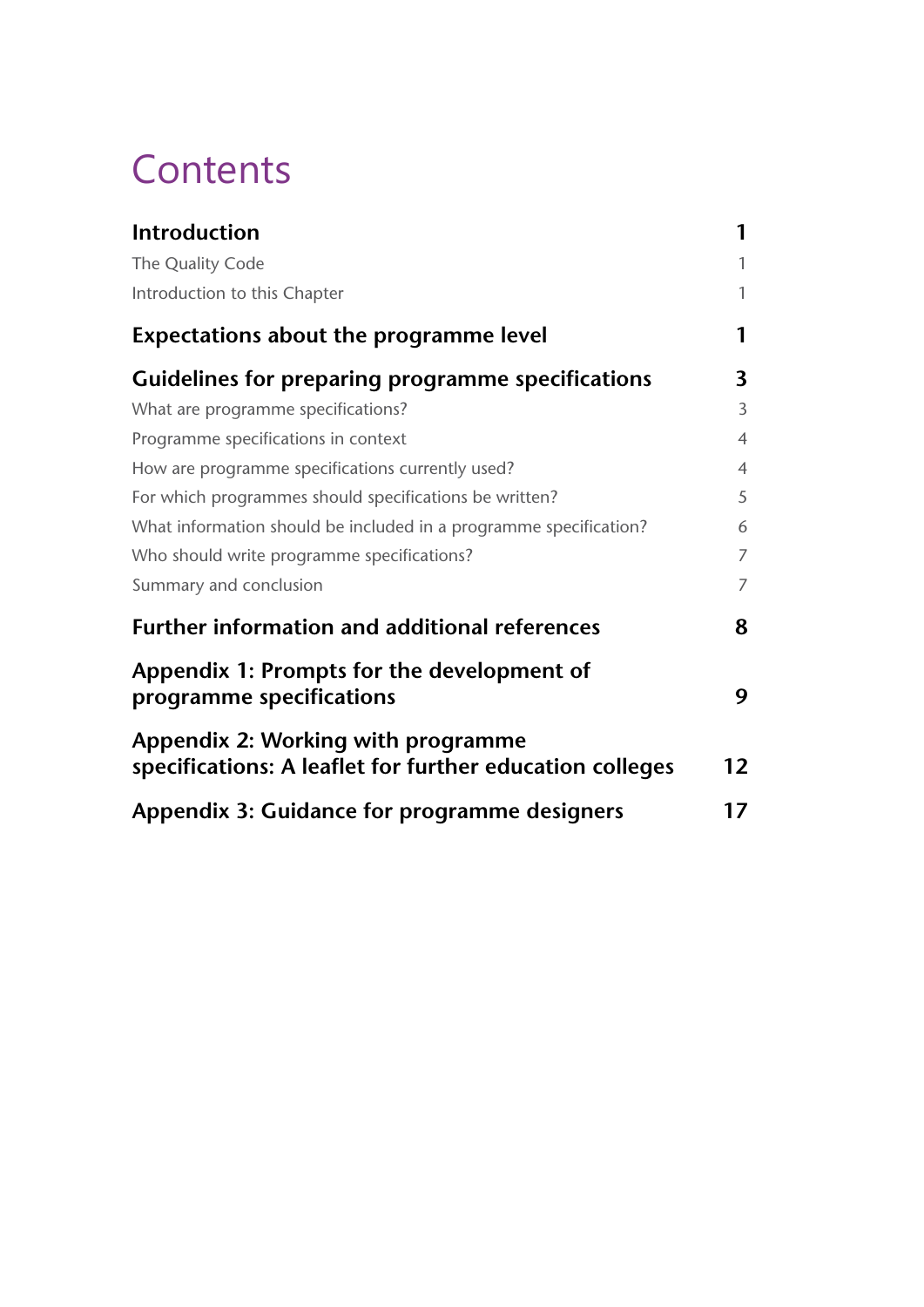# Introduction

The following subsumes parts of the *Code of practice for the assurance of academic quality and standards in higher education (Code of practice), Section 7: Programme design, approval, monitoring and review* (2006) published by the Quality Assurance Agency (QAA), together with the *Guidelines for preparing programme specifications*, and forms a Chapter of the new UK Quality Code for Higher Education (the Quality Code).

# **The Quality Code**

The Quality Code is the definitive reference point for all those involved in delivering higher education which leads to an award from or is validated by a UK higher education provider. It makes clear what institutions are required to do, what they can expect of each other, and what the general public can expect of all higher education providers. These Expectations express key matters of principle that the higher education community has identified as important for the assurance of quality and academic standards.

## **Introduction to this Chapter**

This Chapter of the Quality Code takes as its starting point the principle that formal and effective procedures should exist in all institutions for the design and approval of programmes of study. The Chapter focuses on the design of programmes, specifically the design of programme specifications, and should be read in conjunction with *Chapter B1: Programme design and approval*. It also includes a series of prompts for institutions to consider when determining their own guidance on programme design and for providers to use when working with institutional processes in this area. For the purpose of this section of the Quality Code a programme is defined as an approved curriculum followed by a registered student. This will normally be a named award route that leads to the intended learning outcomes set out in the relevant programme specification. Programmes may be offered at different levels within a single subject. A programme may be multidisciplinary, for example, a joint honours degree or a combined honours degree. The term 'programme' may also refer to the main pathways through a modular scheme, which may themselves include several subjects. In many institutions programmes are constructed from individual units or modules which have their own outcomes.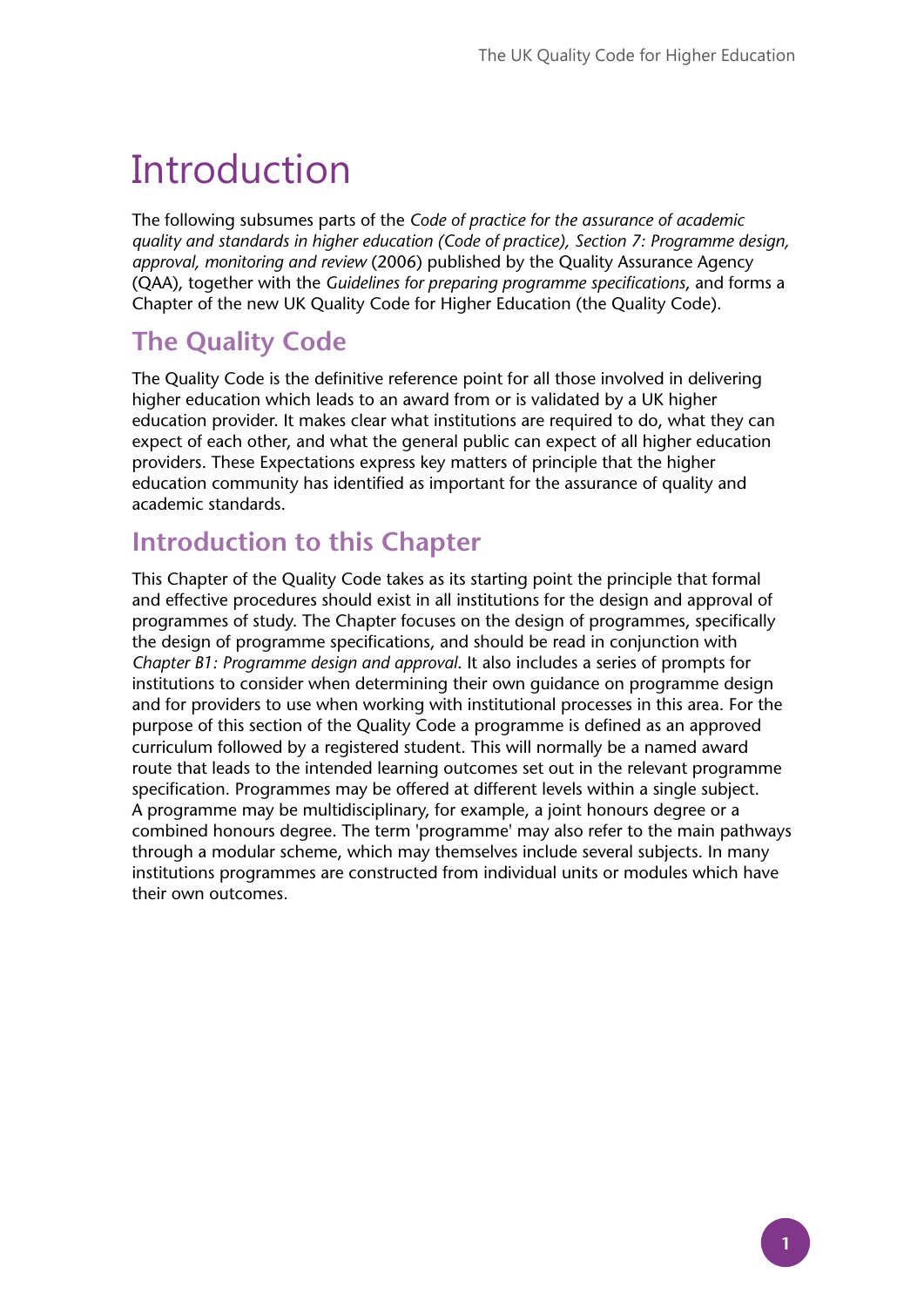# Expectations about programme design and approval

The Quality Code sets out the following Expectation about the programme level, which higher education institutions are required to meet.

**Higher education providers make available definitive information on the aims, intended learning outcomes and expected learner achievements for a programme of study.**

Reference can also be made to *Part C: Providing information about higher education provision* of the Quality Code and to the following Chapters relating to programme design, approval, monitoring and review:

- *Chapter A4: Approval and review*
- *Chapter A5: Externality*
- *Chapter B1: Programme design and approval*
- *Chapter B8: Programme monitoring and review*.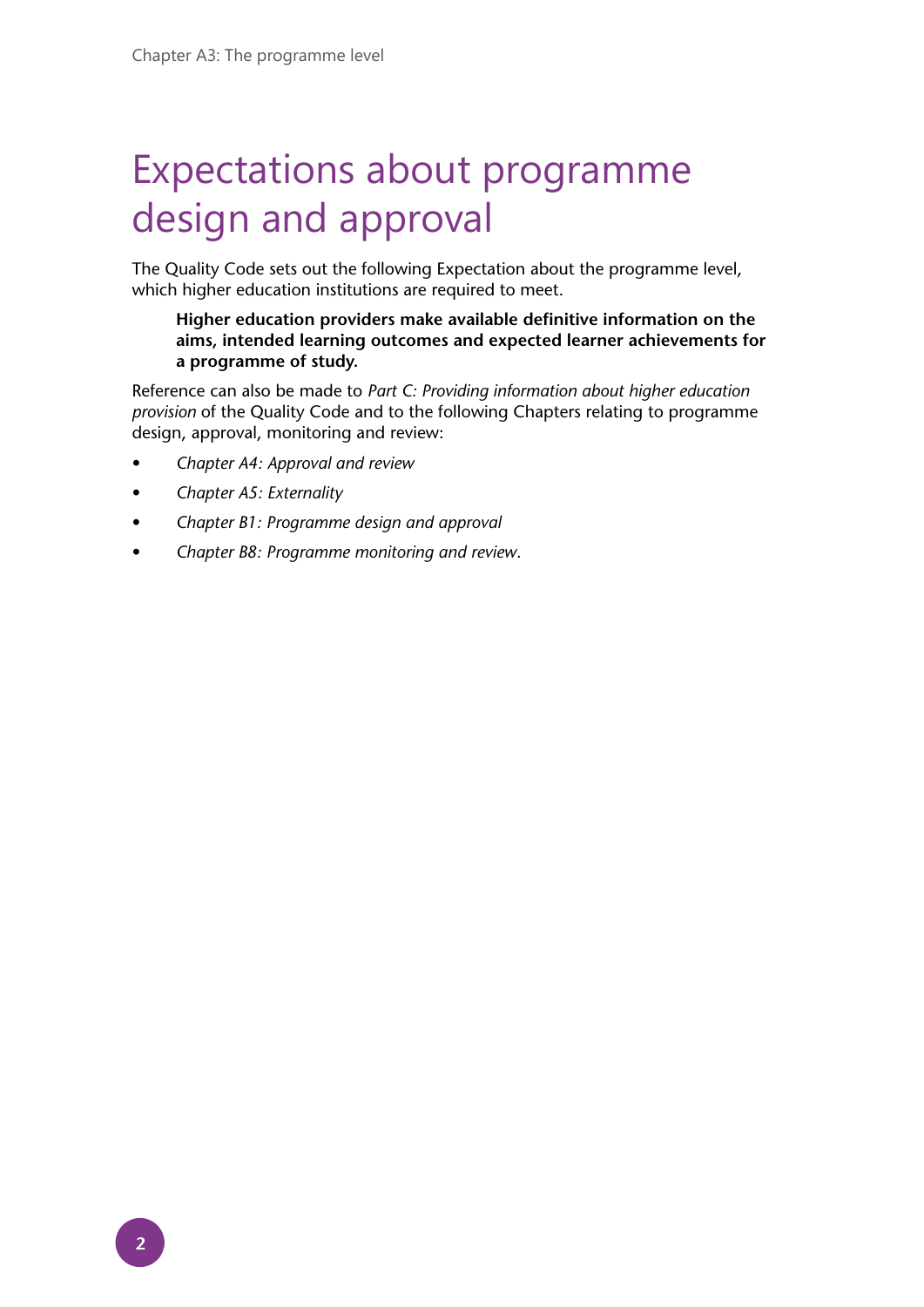# Guidelines for preparing programme specifications

The following guidelines, previously published in 2006, were written specifically for providers in England, Wales and Northern Ireland.

These guidelines are intended to assist those preparing programme specifications. They are not intended to be prescriptive, and reflect the fact that programme specifications are used effectively in many different ways.

## **What are programme specifications?**

A programme specification is a concise description of the intended learning outcomes of a Higher Education (HE) programme, and the means by which the outcomes are achieved and demonstrated.

In general, modules or other units of study have stated outcomes, often set out in handbooks provided by institutions to inform student choice. These intended learning outcomes relate directly to the curriculum, study and assessment methods and criteria used to assess performance. Programme specifications can show how modules can be combined into whole qualifications. However, a programme specification is not simply an aggregation of module outcomes; it relates to the learning and attributes developed by the programme as a whole and which, in general, are typically in HE more than the sum of the parts.

Programme specifications are currently presented in a number of ways. Open text narrative styles, for example, give greater flexibility, while templates used at an institutional level can offer a consistent house style. Programme specifications provide essential information for QAA's review activities, but these activities do not require specifications to be provided in a particular format. When deciding on the format to be used, an institution or course team should consider how their preferred approach will best enable the specifications to be fit for the purpose(s) agreed by the institution.

Programme specifications have benefits that go beyond those of public information and accountability. Their preparation can provide a stimulus to teaching teams to reflect on, clarify and better integrate the aims and intended outcomes of their programmes with their design and delivery.

In summary, a programme specification may be used to explain the aims and intended learning outcomes of a programme, demonstrate which reference points have been used to inform the design of the programme and its aims and intended learning outcomes, and how the programme team engaged with *The framework for higher education qualifications in England, Wales and Northern Ireland* (FHEQ), subject benchmark statements, and other aspects of the Quality Code.

The development of a programme specification by the programme team may offer an opportunity for an institution to link quality enhancement to quality assurance through deliberative consideration of the curriculum. In such cases the programme specification may provide evidence of the deliberative process through which the programme aims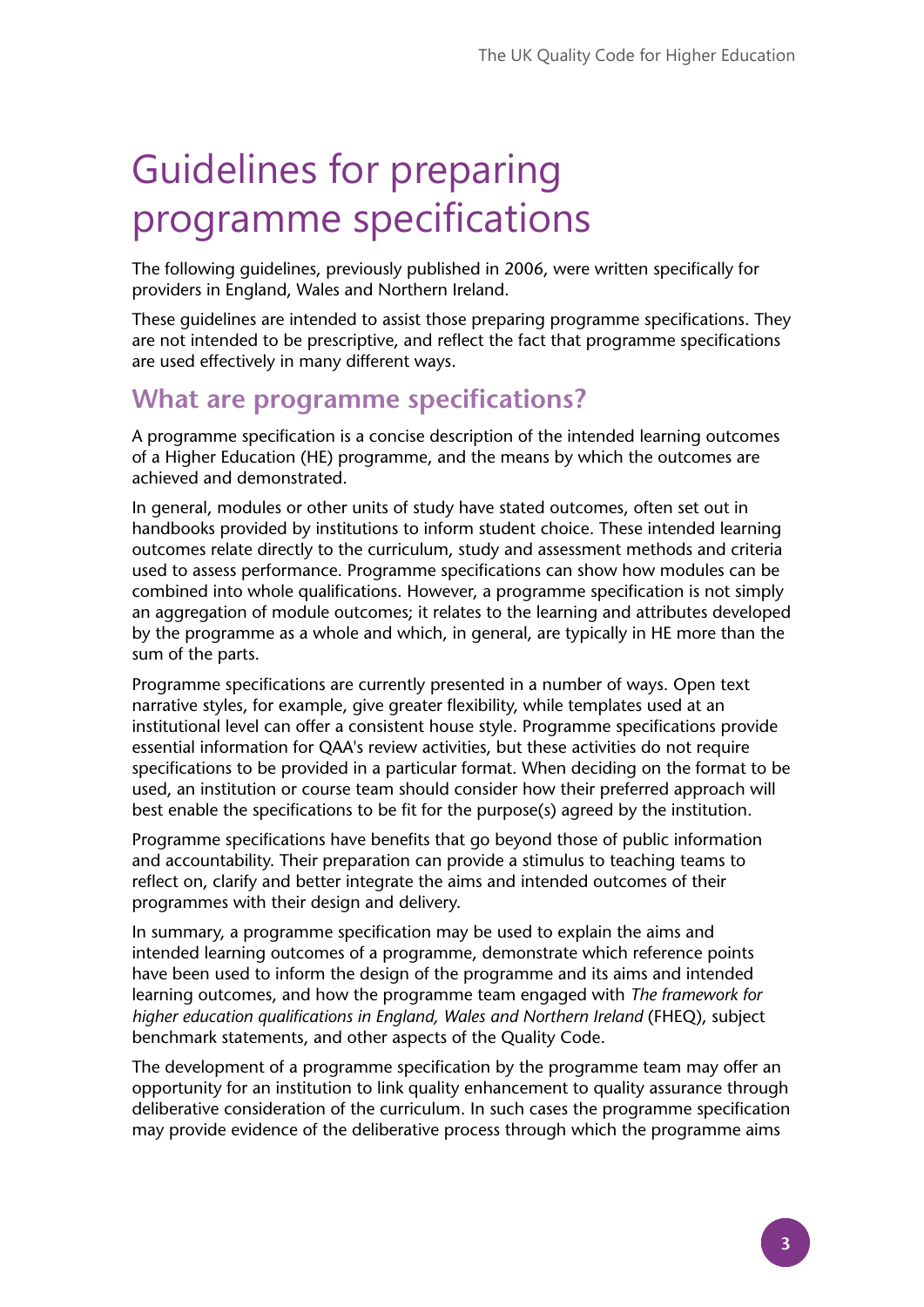and intended learning outcomes were determined, how the curriculum enables the intended learning outcomes to be achieved, and how assessments test the student's achievement of the intended learning outcomes.

An institution will normally use its programme specification to communicate information about the programmes it offers to students (prospective and current), as well as to staff, external examiners, employers and others.

## **Programme specifications in context**

Programme specifications are one of a number of ways in which HE providers are able to describe the intended learning outcomes. Subject benchmark statements represent general expectations about the standards of achievement and general attributes to be expected of a graduate in a given subject area. The qualifications frameworks provide information about the level and character of programmes leading to particular named awards. Programme specifications will reflect these general points of reference, but as they state the outcomes that should result from successful completion of an individual programme, they are a source of more specific information, particularly for prospective and current students.

## **How are programme specifications currently used?**

Some programme specifications focus on the student audience and aim to help them to understand the teaching and learning methods that enable their intended learning outcomes to be achieved; the assessment methods that enable achievement to be demonstrated; and the relationship of the programme and its study elements to the qualifications framework and to any subsequent professional qualification or career path.

In other cases, programme specifications are used primarily as quality assurance documents, particularly in design, approval and review processes. Bearing in mind the part that programme specifications play in audit and review processes, it is important that they are fit for the purpose they fulfil in each individual institution.

Programme specifications may be used in the following ways:

- as a source of information for students and prospective students seeking an understanding of a programme
- by institutions and teaching teams to promote discussion and reflection on new and existing programmes and to ensure that there is a common understanding about the aims and intended learning outcomes for the programme. Programme specifications enable institutions to satisfy themselves that the designers of programmes are clear about their intended outcomes, and that these outcomes can be achieved and demonstrated. Programme specifications serve as a reference point for internal review and monitoring of the performance of a programme. They can also provide the necessary core programme documentation
- as a source of information for internal and external reviewers and external examiners, who need to understand the aims and intended learning outcomes of programmes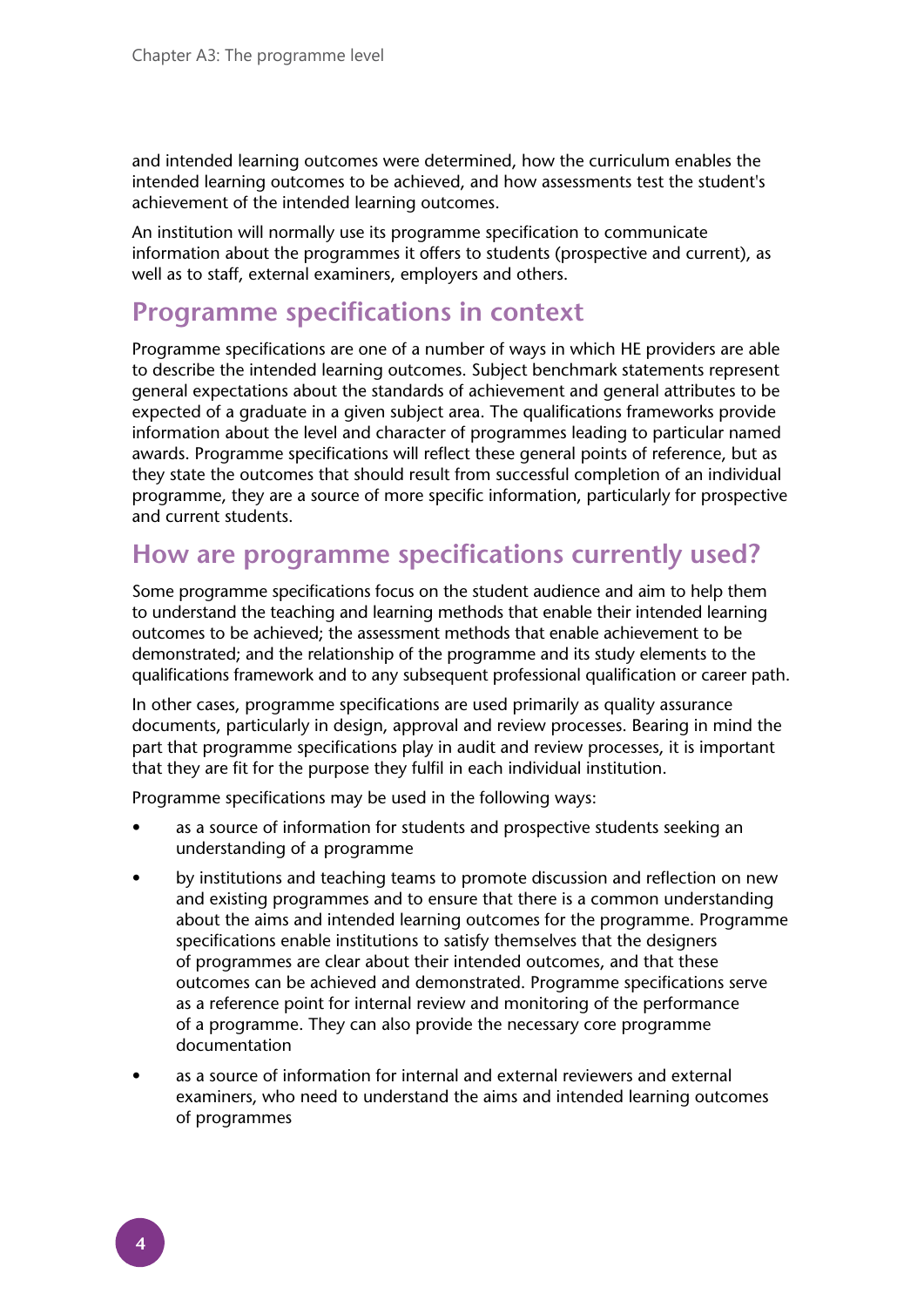- as a source of information for employers, particularly about the skills and other transferable intellectual abilities developed by the programme
- by professional, statutory and regulatory bodies (PSRBs), who accredit HE programmes that can lead to entry to a profession or other regulated occupation. Programme specifications should identify those aspects of the programme that are designed to meet the requirements of the relevant body
- as a basis for gaining feedback from students or recent graduates on the extent to which they perceived that the opportunities for learning were successful in promoting the intended outcomes.

In the interests of transparency and accuracy of information, all institutions will wish to make programme specifications available to students and to consider the benefits of writing them specifically with the student audience in mind.

## **For which programmes should specifications be written?**

Given the primary purpose of programme specifications in provision of information, it is good practice for programme specifications to be produced for taught programmes at any level of the FHEQ. Programme specifications should be produced for single, major subject, and interdisciplinary programmes.

The term 'programme' is used in the sense of a defined curriculum route that leads to a named award. There are many types of programme, but the majority will fall into one of the following categories:

- a single or major subject programme
- a joint programme, combining two subjects, each with their own learning outcomes
- an interdisciplinary programme, drawing upon several subjects, but with an integrated set of learning outcomes
- a multidisciplinary programme, created by students choosing options or modules within the design rules of a scheme.

Some institutions have produced programme specifications for joint and collaborative programmes. In the case of joint programmes, it may be sufficient to rely upon the programme specifications for the constituent subjects, supported by a short statement of the rationale for the combination, and an indication of the ways in which the outcomes from each subject may reinforce each other. A simple test of whether a specification is required for a two-subject joint programme might be to ask whether the audiences, for which the programme specifications are intended, are able to gain the information they need without one; or to ask if internal processes within which the programme specification is used, are compromised if a programme specification is not produced.

Where there are well defined pathways through a modular structure that are followed by large numbers of students, it may be sensible to reflect these in programme specifications. Programme specifications can also be constructed to embrace a number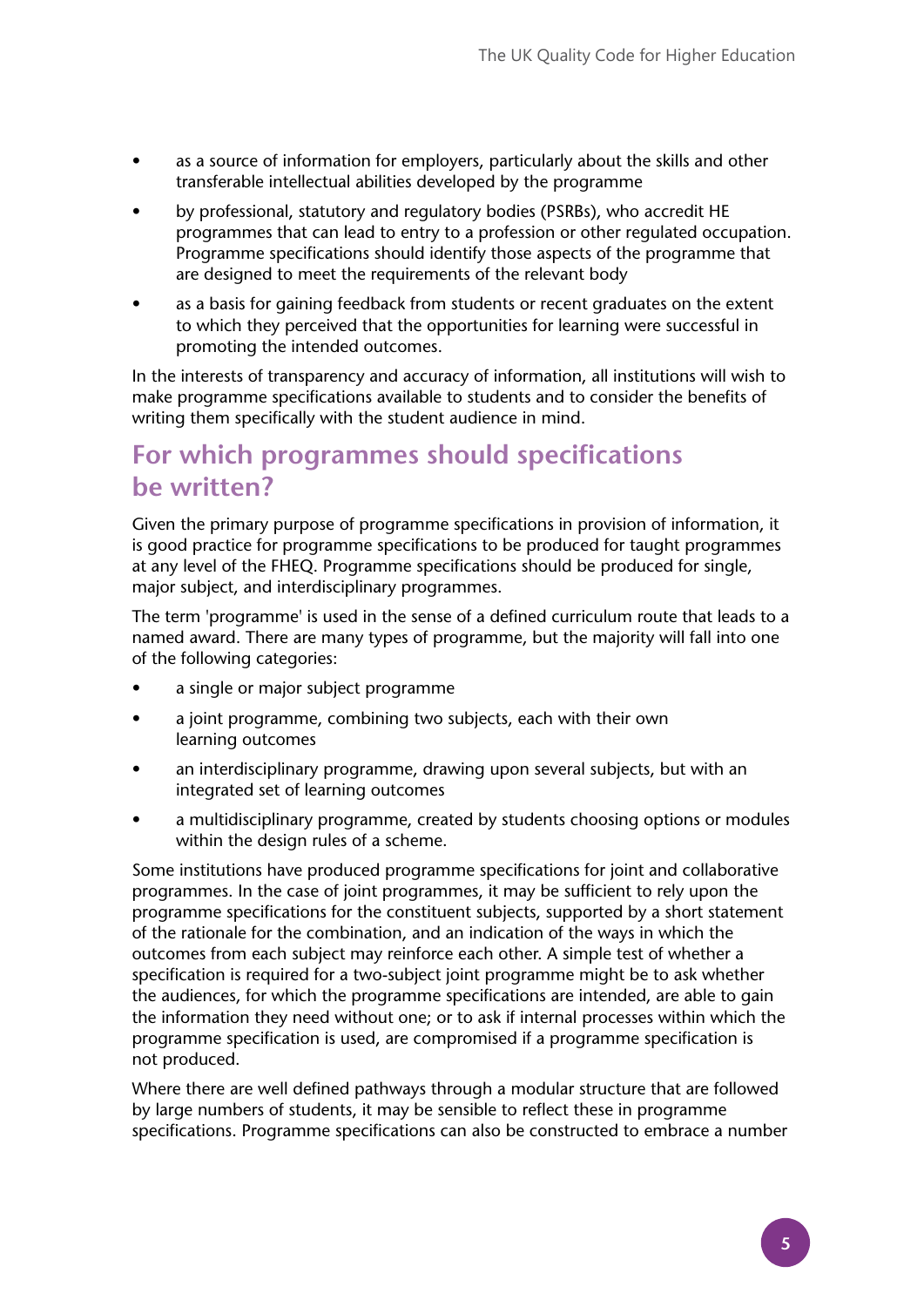of closely related pathways that lead to different named awards as these will be characterised by a similar set of intended learning outcomes.

Interdisciplinary programmes may be more difficult to characterise through programme specifications since it could be harder to state a complete set of outcomes as a whole where there are more opportunities for choice within the curriculum. However, the range of choice can be indicated and generic outcomes that are independent of particular bodies of knowledge can be stated. Personal transcripts may be used to provide a retrospective statement of the choices made by a student, the knowledge outcomes embodied in the content of the programme, and the individual's achievements. The process of developing a programme specification should ultimately result in a document that is comprehensible to the institution's intended audience(s), whether it is students, academics and/or employers.

### What information should be included in a programme specification?

QAA does not prescribe any particular approach to or style of programme specification; institutions will wish to consider how they present their programme specifications and determine their content according to the purpose(s) for which they are written. It is, however, suggested that the following information will normally be included in a programme specification:

- awarding body/institution
- teaching institution (if different)
- details of accreditation by a professional/statutory body
- name of the final award
- programme title
- UCAS code
- criteria for admission to the programme
- aims of the programme
- relevant subject benchmark statements and other external and internal reference points used to inform programme outcomes
- programme outcomes: knowledge and understanding; skills and other attributes
- teaching, learning and assessment strategies to enable outcomes to be achieved and demonstrated
- programme structures and requirements, levels, modules, credits and awards
- mode of study
- language of study
- date at which the programme specification was written or revised.

In addition, institutions might wish to include information on:

- what makes the programme distinctive
- assessment regulations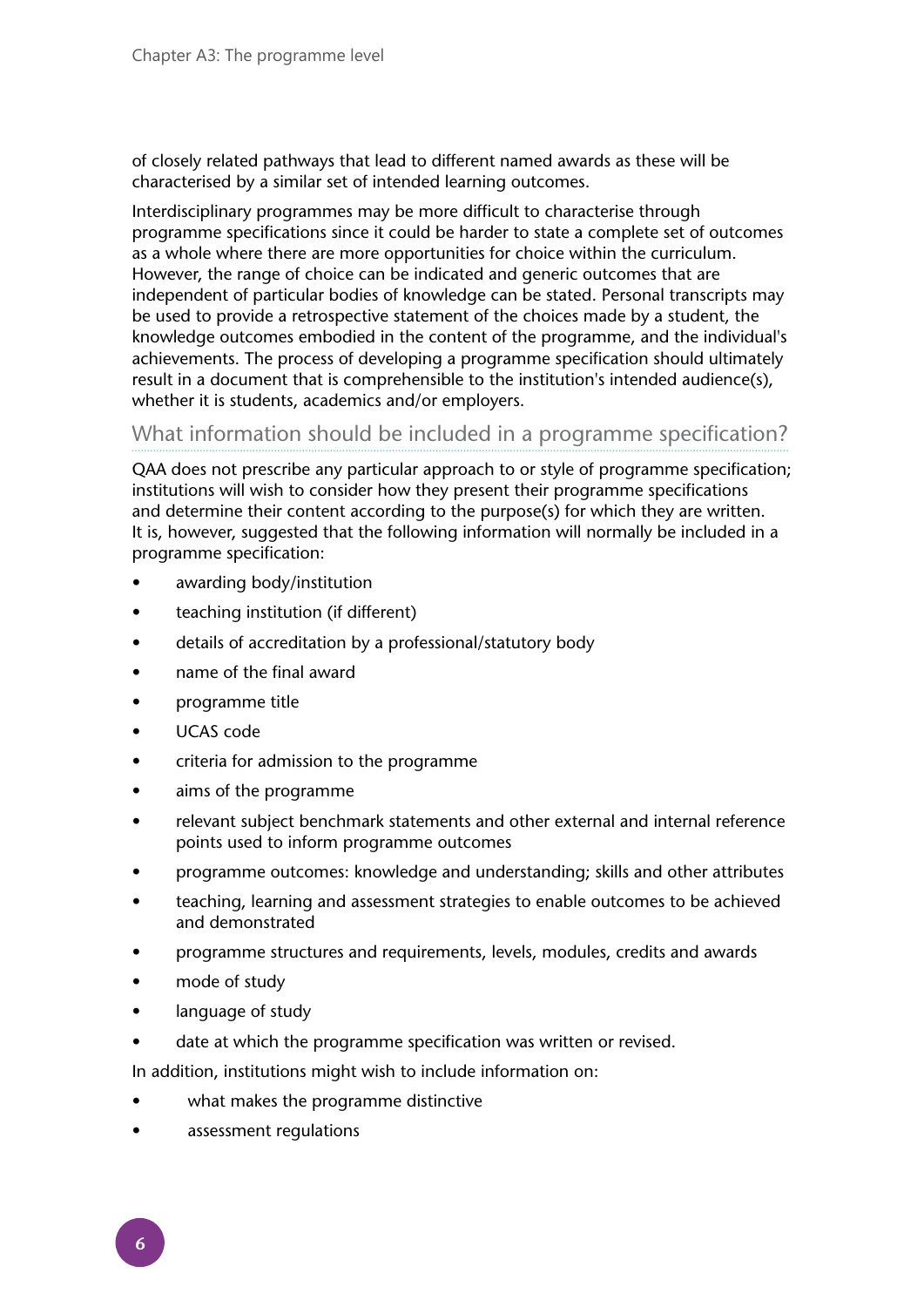- student support
- methods for evaluating and improving the quality and standards of learning, including consideration of stakeholder feedback from, for example, current students, graduates and employers.

The content will need to reflect the type of programme; for example, a programme containing work-based learning will include information about the location of the work-based learning and the learning activities that will be undertaken to enable the outcomes to be achieved and demonstrated.

## **Who should write programme specifications?**

Producing a programme specification is an academic rather than an administrative activity. It is an opportunity for a programme team to reflect on the aims and intended outcomes of their programmes. The questions posed in the next section are an aid to that reflection. A programme specification can be a tangible output from the process of programme design.

## **Summary and conclusion**

In summary, a programme specification may be used to explain the aims and intended learning outcomes of a programme, demonstrate which reference points have been used to inform the design of the programme, its aims and its intended learning outcomes, and how the programme team engaged with the FHEQ, subject benchmark statements, and other related aspects of the Quality Code.

The development of a programme specification by the programme team may offer an opportunity for an institution to link quality enhancement to quality assurance through deliberative consideration of the curriculum. In such cases the programme specification may provide evidence of the deliberative process through which the programme aims and intended learning outcomes were determined, how the curriculum enables the intended learning outcomes to be achieved, and how assessments test the student's achievement of the intended learning outcomes.

An institution will normally use its programme specification to communicate information about the programmes it offers to students (prospective and current), as well as to staff, external examiners, employers and others.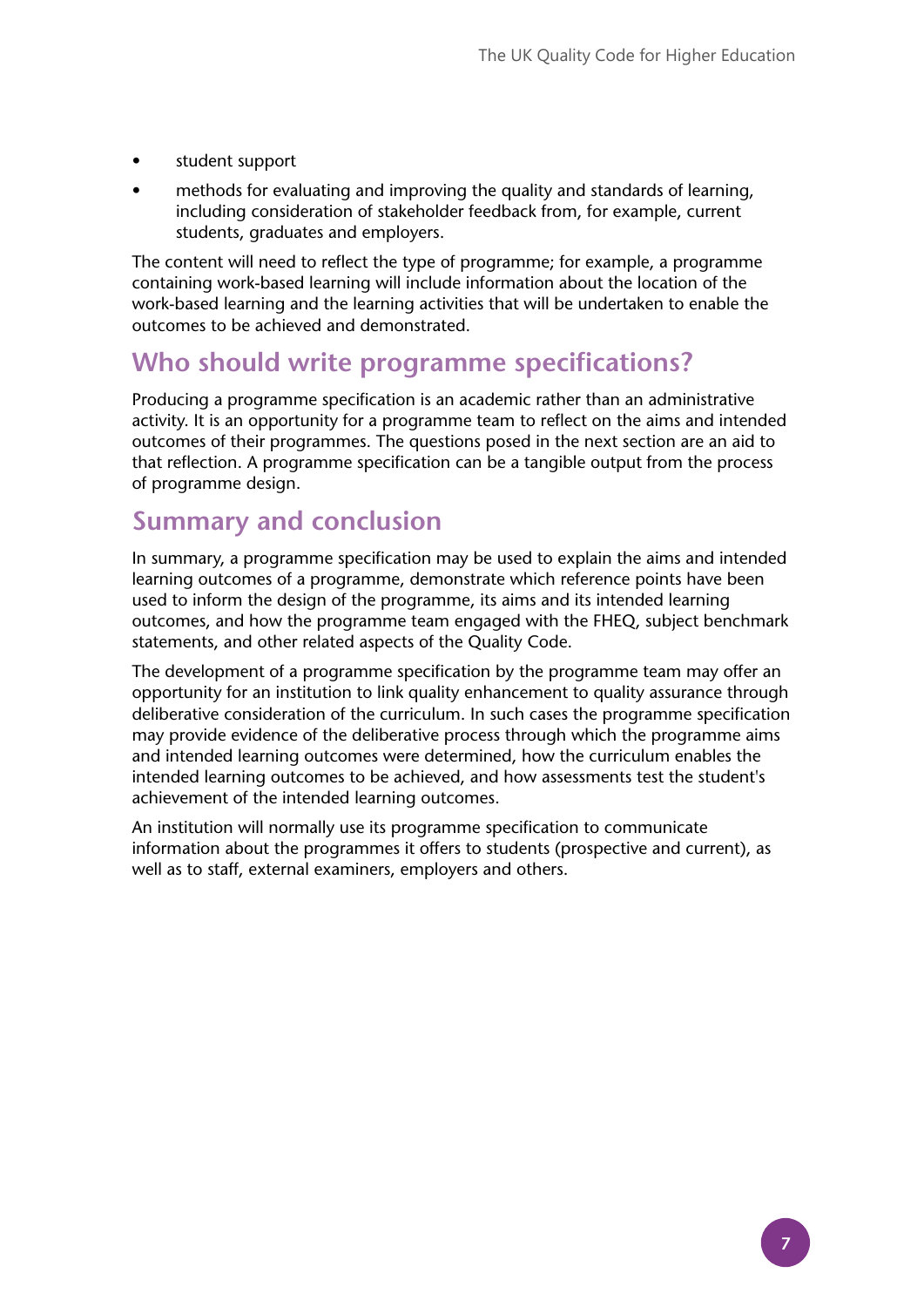# Further information and additional references

References are given here to material which higher education providers may find useful in relation to the topic of the Chapter. They do not form part of the Quality Code, but as each Chapter is developed by an expert advisory group, the status of these materials (and others not listed) may be reconsidered, and the views of the higher education sector more broadly sought through public consultation. Additional references may also be added: this is not intended to be a comprehensive resource.

Transcripts of learner achievement www.qaa.ac.uk/Publications/InformationAndGuidance/Documents/progfile2001.pdf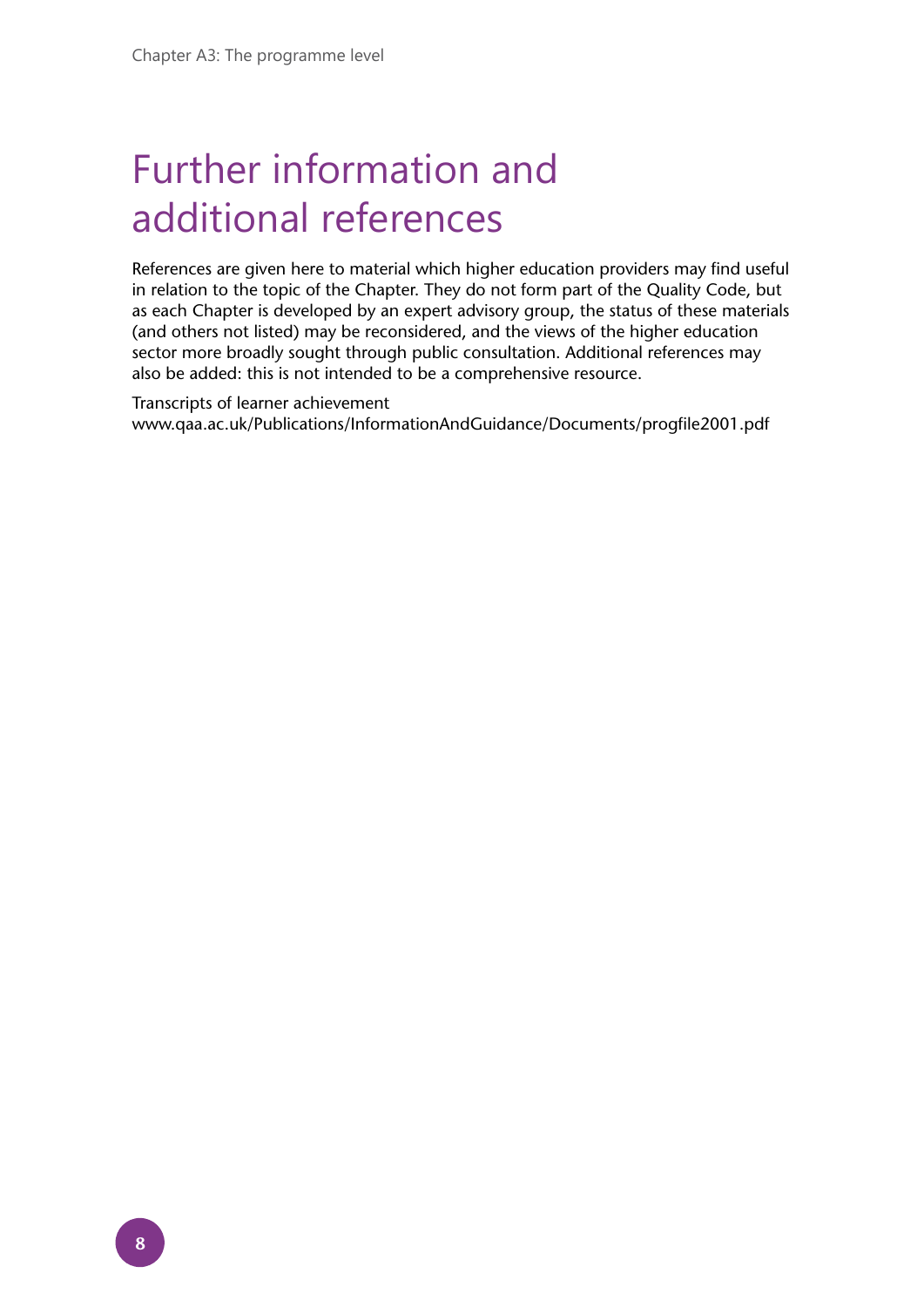# Appendix 1: Prompts for the development of programme specifications

This section suggests a number of questions, and associated explanations, that are intended to be of use to staff who are involved in developing programme specifications. The list of questions is not definitive, nor comprehensive, but seeks to indicate areas that might normally be regarded as relevant in discussions linked to the development of programme specifications.

1 What do we want our students to achieve?

'What' may include subject knowledge and understanding, a range of intellectual, subject-based, and transferable skills and their application in a range of contexts, and perhaps also competency to practise, values and other qualities. Programme outcome statements can be created by completing sentences like:

- This programme is distinctive because it develops...
- The most important values which inform this programme are...
- The academic content of this programme concentrates on...
- The most important intellectual skills developed in the programme are...
- The most useful practical skills, techniques and capabilities developed are...
- Competency will be developed in...
- The most important ways in which a student will learn are...
- On completing the programme we want students to know and understand...
- On completing the programme we want students to be able to....
- 2 What reference points can we use to show that what we want students to achieve has currency within the academic, professional or employer communities?

Possible reference points might include:

- institutional mission statements and any institutional policies on the development of general skills in fields such as communication, information technology, team working and career management
- subject benchmark statements
- current research or other advanced scholarship carried out by academic staff
- requirements of PSRBs
- occupational standards in fields where these are relevant
- qualification descriptors used in the national qualifications frameworks
- Edexcel Programme Guidance
- Foundation Degree frameworks
- relevant European or international reference points.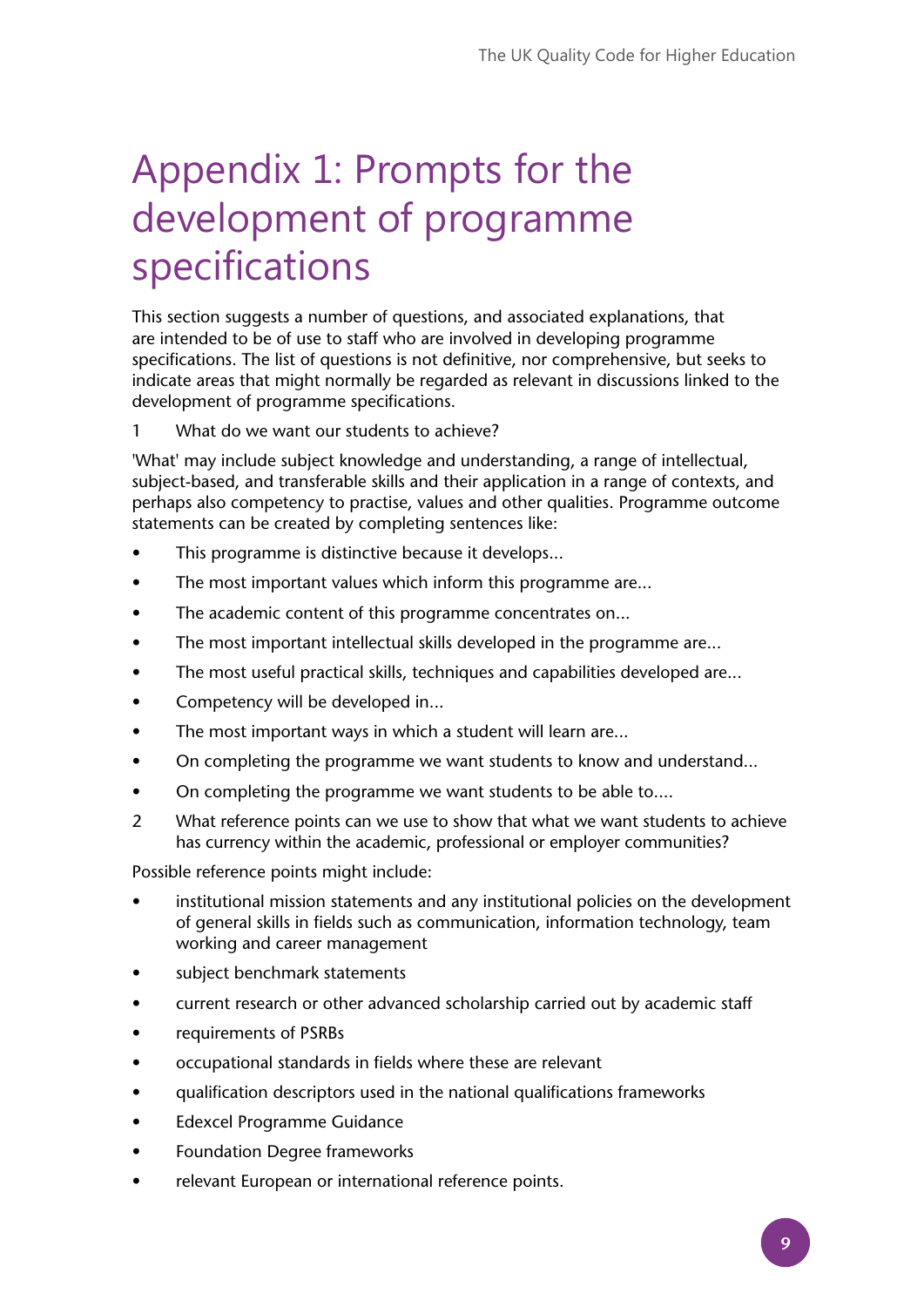#### 3 How should we use subject benchmark statements?

Subject benchmark statements provide a helpful starting point when designing a new programme or reviewing an existing programme. However, they are not the sole point of reference, particularly for programmes that do not coincide with the subject definitions used in preparing the subject benchmark statements.

Institutions should not simply transpose outcomes from subject benchmark statements into their programme specifications. Subject benchmark statements are not intended to be draft specifications. Rather, they should be used as a point of comparison, a stimulus to reflection, and a reference against which individual programme specifications may be justified.

4 How do we expect our students to achieve and demonstrate the intended outcomes?

Consider the teaching, study and assessment methods used to promote learning. Some methods are more appropriate than others for developing particular types of learning outcome. For example:

- knowledge and understanding of a subject is often developed through lectures and seminars. Such direct teaching methods are usually supported by directed study of textbooks and journal articles (hard copy or electronic) and by assignment or project work. Knowledge and understanding is often assessed through unseen written examinations, but most if not all assessment methods will require some demonstration of knowledge and understanding
- intellectual skills such as analysis, synthesis, evaluation, and problem solving may be practised and demonstrated through more active learning processes involving assignments or projects, group learning activity such as a seminar or tutorial, laboratory, workshop, or field-based activity. Assessment of intellectual skills can utilise unseen written examinations or problem-based exercises. Independent project work or research dissertations are typically used to demonstrate capability in a range of intellectual skills linked to specialist knowledge, understanding and practical skills
- practical skills need to be developed through opportunities to practise the activity in an appropriate learning context (for example in the laboratory, the field, or a work placement). Workbooks or guidance manuals may also be used to support learning. Assessment of competence in exercising a practical skill must involve practical demonstration of that skill
- transferable/key skills that are readily transferable to employment and other contexts, such as communication, teamwork and so on can be developed through naturally arising opportunities within the curriculum. For example, written communication skills can be developed and assessed through essays or dissertations; oral communication skills through presentations in seminars; or team working skills through collaborative projects. Skills may be developed also through extra-curricular activities including work experience, student representative work, and social and cultural activities.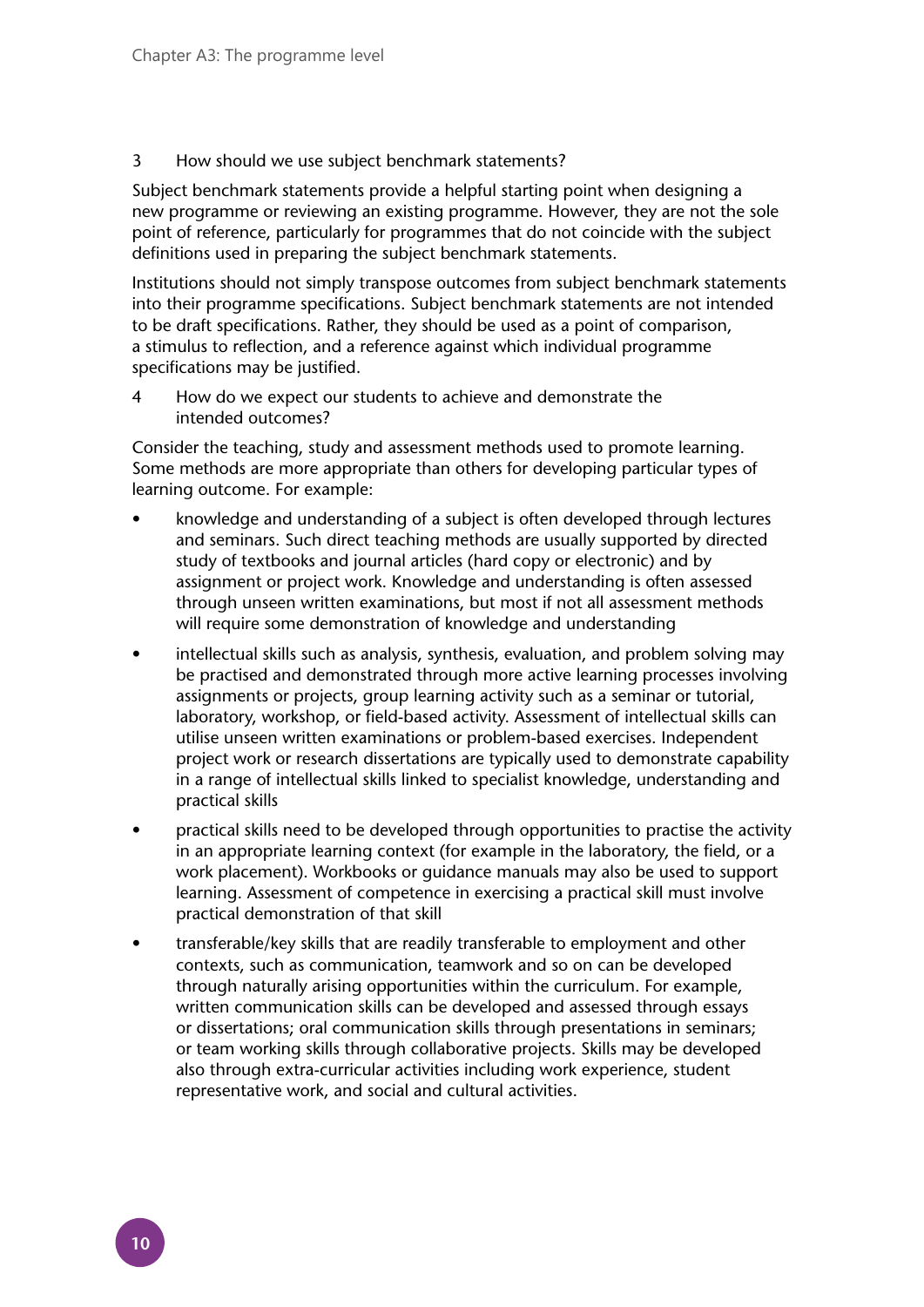#### 5 Where can further information be found?

Programme specifications often represent a concise summary of the main features of a programme, and of the learning outcomes that a typical student might reasonably be expected to achieve if full advantage is taken of the learning opportunities provided. The specification should contain a statement of where more detailed information can be found. Institutions that offer 'layered' programme specifications on their intranet or website provide links to module guides or course handbooks, where the reader can access an increasing level of detail if required.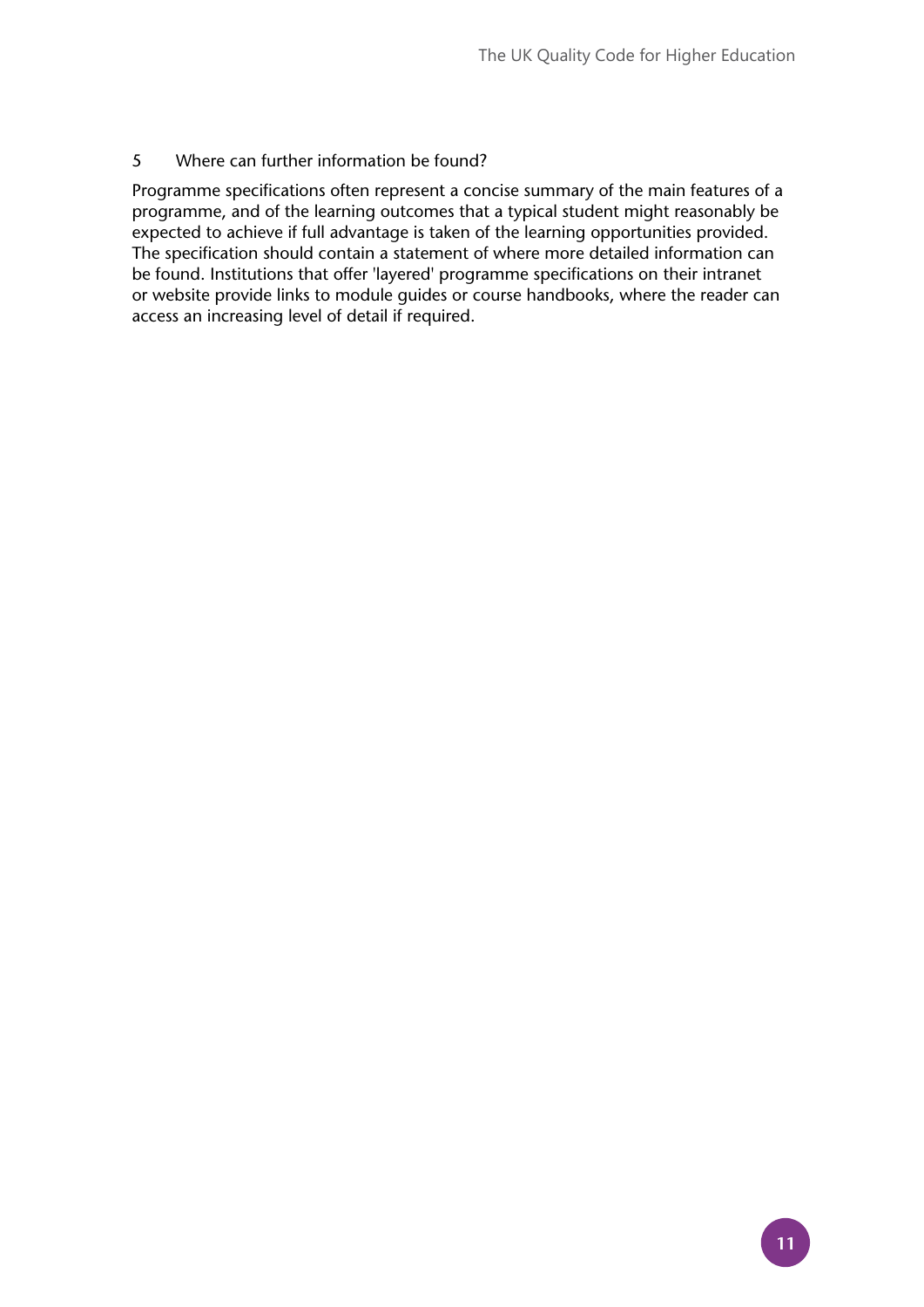# Appendix 2: Working with programme specifications: A leaflet for further education colleges

Programme specifications were one of the recommendations of the *Dearing report.*  Lord Dearing recommended that clear descriptions of programmes should be developed so that students could compare offerings and make sensible choices. This document has been written to help subject teams involved in HE in Further Education (FE) colleges who may be unfamiliar with the purpose, content and benefits of programme specifications. There is a more detailed guidance document available on QAA's website.

#### **What are programme specifications?**

A programme specification is a concise description of the intended learning outcomes from an HE programme, and the means by which these outcomes are achieved and demonstrated.

Programme specifications should make explicit:

- the intended learning outcomes of the programme
- the teaching and learning methods that enable learners to achieve these outcomes and the assessment methods used to demonstrate their achievement
- the relationship of the programme and its study elements to the FHEQ and, where appropriate, subject benchmark statements.

A good programme specification will improve student understanding of how and when learning occurs, and of what is being learned, and thereby inform reflection upon personal learning, performance and achievement, and subsequent planning for educational and career development.

#### **Who is the intended audience?**

The original intention of a programme specification is that they should be documents that are comprehensible to the lay reader, such as a prospective student or employer. In many cases although they have been written to be used as validation documents the language and the content can be quite complex. It is important to decide on the purpose(s) and the audience(s) of the document, which will then determine the language and level of detail. The end result of the process should be a document that meets the *Dearing report*'s expectation of a 'clear description that will facilitate informed student choice'.

#### **How much detail should there be?**

It should be a concise but informative document. The level of detail will be dependent on the purpose of the document and the intended audience.

**What are the elements that should go into a programme specification?** It is for the institution to decide the generic elements that it wants to include in all specifications.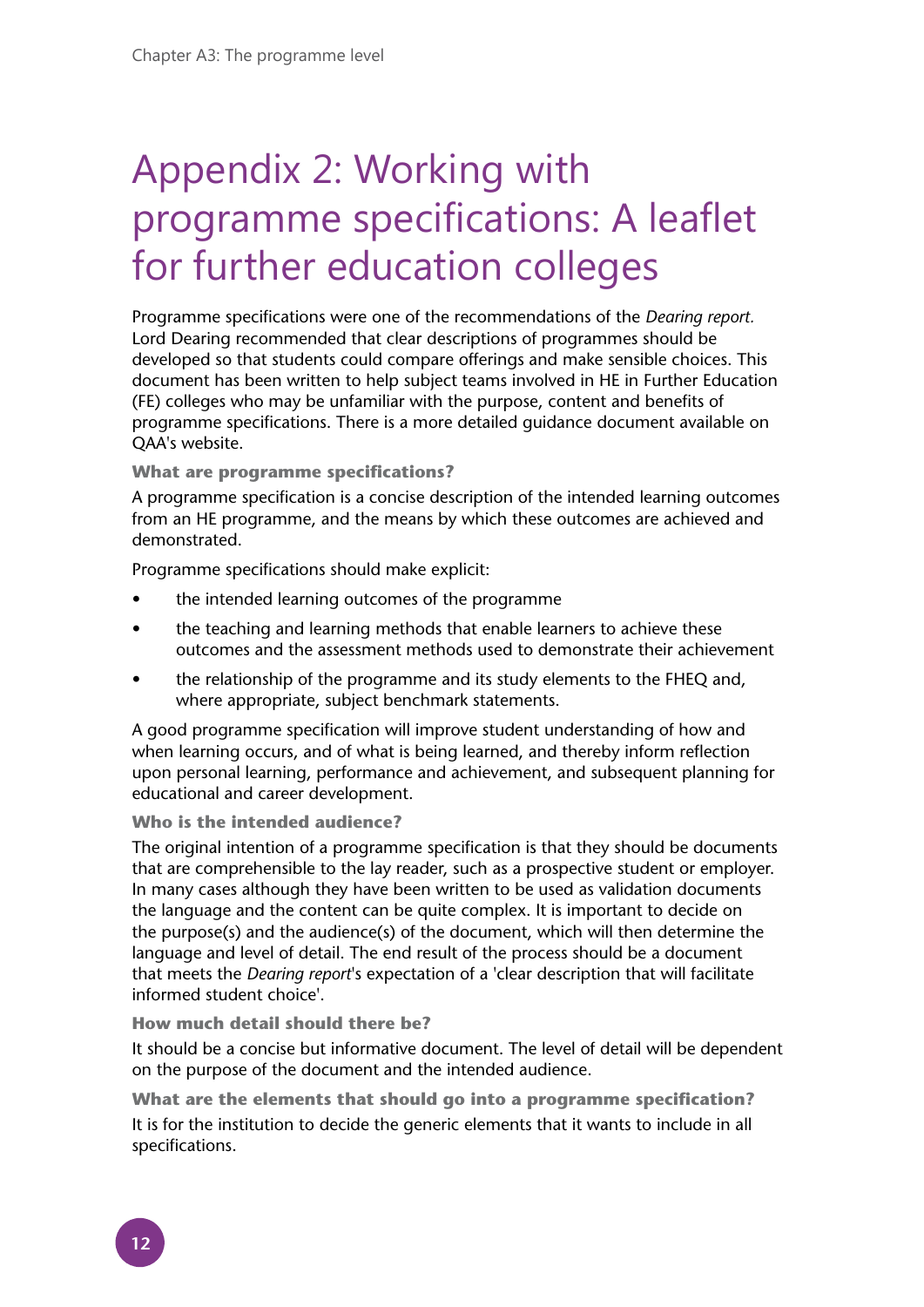The following information will normally be included:

- awarding body/institution
- teaching institution (if different)
- details of accreditation by a professional body
- name of the final award
- programme title
- UCAS code
- aims of the programme
- relevant subject benchmark statements and other external and internal reference points used to inform programme outcomes
- programme outcomes: knowledge and understanding; skills and other attributes
- teaching, learning and assessment strategies to enable outcomes to be achieved and demonstrated
- programme structures and requirements, levels, modules, credits and awards
- language of study
- date at which the programme specification was written or revised.

**Can other elements be included?**

A range of additional elements can be included, such as:

- criteria for admission to the programme
- information about assessment regulations
- indicators of quality
- particular support for learning
- methods for evaluating and improving the quality and standards of learning
- work-based learning elements
- distinctive features of the programme
- the role of the awarding/validating body.

**Who should write the programme specification?**

Producing a programme specification is an academic rather than an administrative activity. It is an opportunity for a course team to reflect on the aims and intended outcomes of their programmes.

#### **How is a programme specification written?**

There are two general approaches. One is that the units of study are identified and the aims and outcomes are written from them. Another approach is where the aims and outcomes of the overall programme are identified first and then the units that allow achievement of these aims and outcomes are selected/written. Colleges may benefit from discussing approaches to writing programme specifications with their validating/ awarding body. It may be that colleges have to use the same template as is used in the HE institution validating the programme.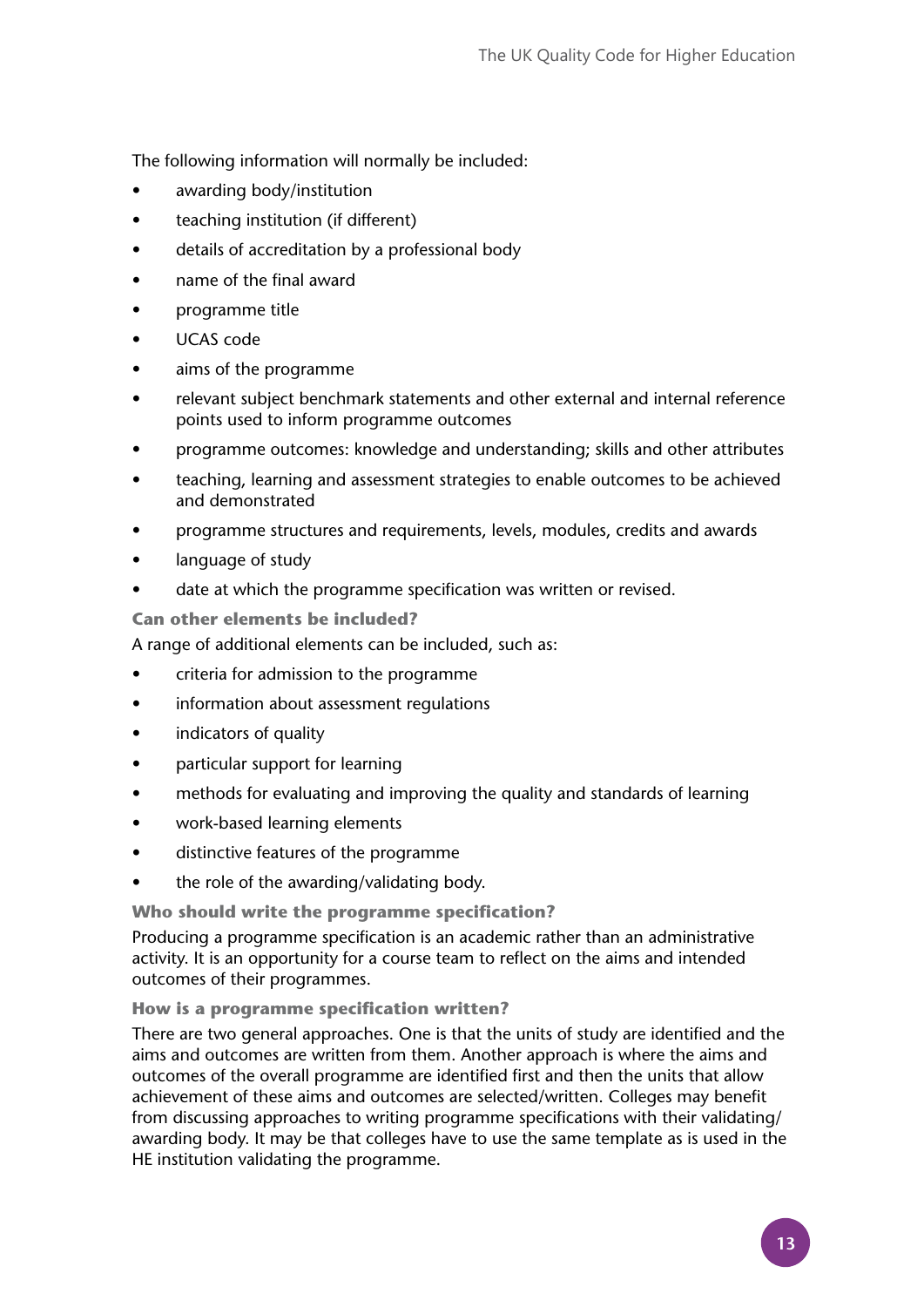Programme specifications can show how modules can be combined into whole qualifications. However, the programme specification is not simply an aggregation of module outcomes. It relates to the learning and attributes developed by the programme as a whole which, in general, should be more than the sum of the parts. It is recommended that the institution decides the range and detail of elements that will be applied in the description of all of its HE provision (for example the use of particular level descriptors, grading schemes, types of student support and so on). This will help to ensure consistency across all HE programmes.

**Why can't I just use the Edexcel specification?**

There is no such thing as an Edexcel programme specification. Edexcel lays down certain requirements about some aspects of content and structure of a programme. They provide a portfolio of option units for the subject teams to select from, but it is up to the subject team to put together a programme that allows the necessary learning outcomes to be achieved for the aims that they have identified.

**How should programme specifications be presented?**

Programme specifications may be presented in a number of ways. Open text narrative styles give greater flexibility, while templates offer a college a consistent 'house style'. There is no one particular format that is required by QAA.

**Are there any useful reference tools to contribute to curriculum input?**

Determining the intended learning outcomes of a programme is an important institutional responsibility, and there are a number of sources of information that subject teams should refer to when developing outcome statements, such as:



#### **What are the benefits of producing a programme specification?**

Programme specifications provide clear and accessible information for students about the content of a programme of study. Preparing programme specifications provides a stimulus to teaching teams to think critically about their programme. This requires careful and systematic analysis of the curriculum, and its teaching, learning and assessment methods.

Used in this way, programme specifications also help the teaching team have ownership of the programme. A programme specification can be a tangible output from the process of programme design.

**How can programme specifications be used?**

As a source of information for:

• students and prospective students seeking an understanding of a programme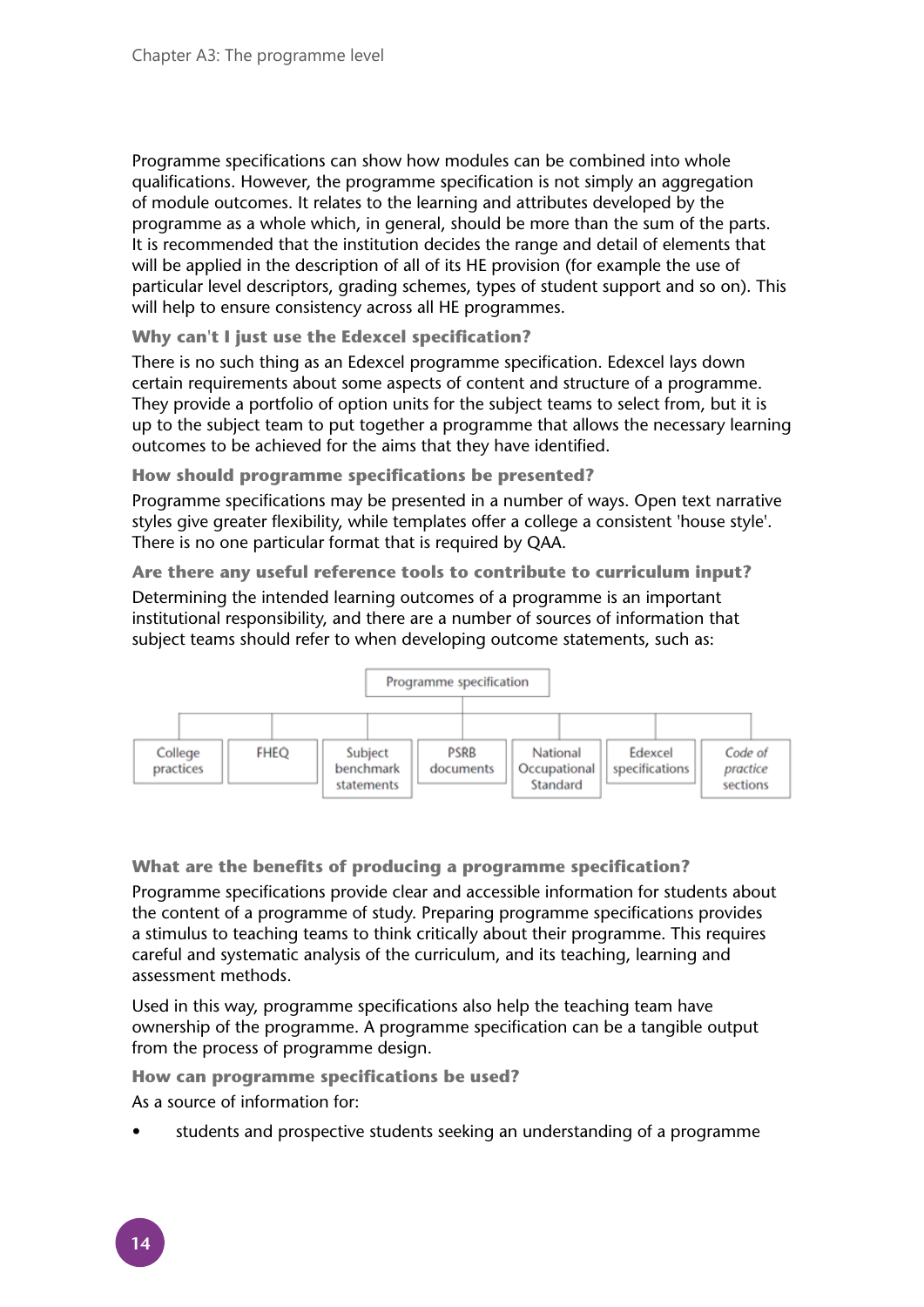- employers, particularly regarding the skills and other transferable intellectual abilities developed by the programme
- PSRBs who accredit HE programmes that can lead to entry to a profession or other regulated occupation
- institutions and teaching teams, to promote discussion and reflection on new and existing programmes
- academic reviewers and external examiners who need to understand the aims and intended outcomes of programmes
- validation processes
- programme self-evaluation processes.

**Which programmes should they be written for?**

A programme specification should be written for each HE programme.

**What are programme 'aims' and how are they expressed?**

The selection of the aims is informed by a number of things. These aims should reflect the institution's purpose in offering this programme of study, as well as the needs of the local/regional environment in contributing to employer and skills gaps.

**What are 'learning outcomes' and how are they written?**

Learning outcomes are statements that identify what learners will have gained as a result of their learning; they should be linked directly to the knowledge, understanding, skills, capabilities and values that a student will have gained after completing a programme, and they should be set at an appropriate level by reference to the FHEQ.

Learning outcomes should be written for the programme at a particular level. One way of doing this is to consider what it is that the successful student is expected to know and understand, together with the skills that they should be able to demonstrate on successful completion of the programme. Learning outcomes are an expression of such considerations, also identifying how they can be achieved and within the context of the aims of the college.

#### **How is the level of an award established?**

The subject team sets the level of the award by setting the learning outcomes at the appropriate level for the programme/qualification and selecting/writing units that enable these outcomes to be achieved at the right level. A useful reference tool is the FHEQ. It promotes a clear understanding of the achievements and attributes represented by a particular qualification at each of the five levels, which span from certificate to doctorate. The qualification descriptors set out the attributes and abilities that can be expected of the holder of the qualification used as an example at each of these levels.

#### **How can subject benchmark statements be used?**

Subject benchmark statements provide a helpful starting point when designing a new programme or reviewing an existing one. Although they are written for honours degree level they can inform curriculum content for Higher Nationals and Foundation Degrees as well as providing information on what will be needed if a student is to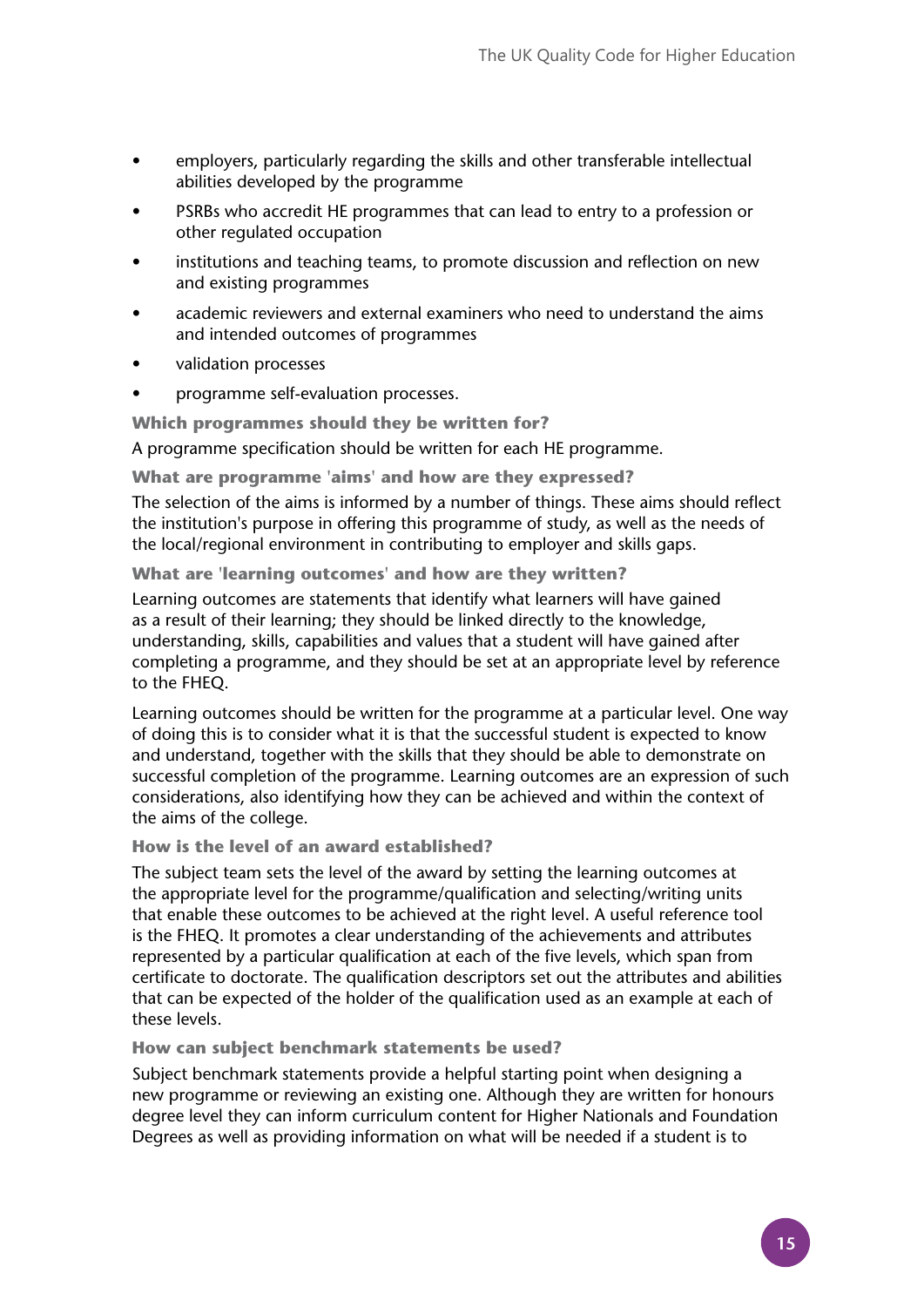progress to honours level study. They set out the expectations about standards in a range of subject areas. Components of subject benchmark statements should not simply be transposed into programme specifications. *The Foundation Degree qualification benchmark* describes the distinctive features of this award. It can make a significant contribution to the design and identification of appropriate content of programmes leading to the award.

**Some programmes have different pathways; how are these dealt with?** In cases where a named award has a number of pathways, it is useful to identify any learning outcomes that are specific to each pathway, together with the relevant teaching, learning and assessment strategies.

**What other activities can support the writing of the programme specification?**

The process of writing a programme specification can also include or result in a number of other activities such as:

- mapping of the assessment strategy for each unit
- mapping of the teaching and learning strategy for each unit
- reference to the requirements of other bodies (for example PSRB)
- inclusion of other relevant reference material (for example National Occupational Standards)
- identification of H1 and H2 units in Edexcel programmes, and their number, balance and contributions to the curriculum.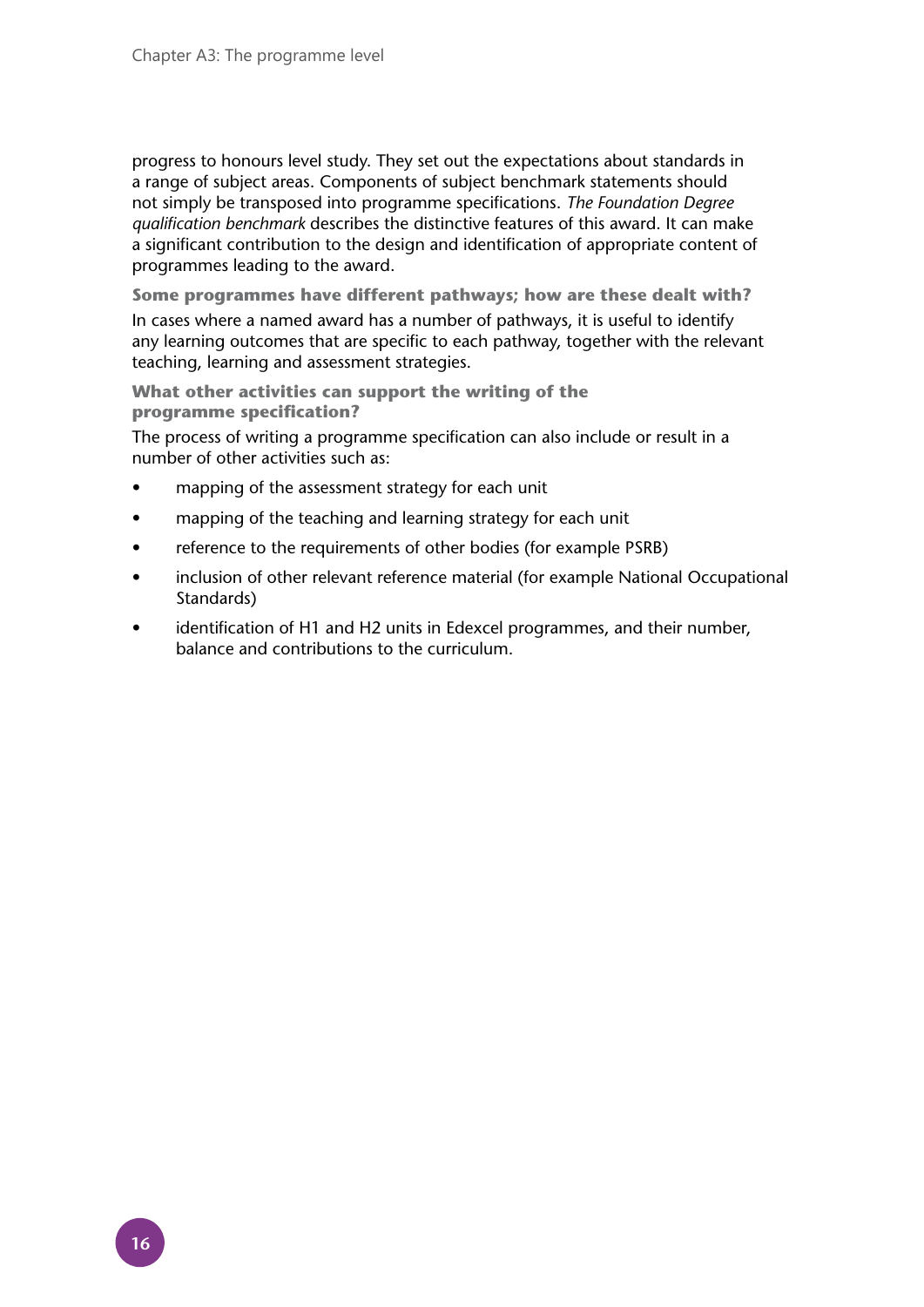# Appendix 3: Guidance for programme designers

The advice in this section is not intended to be prescriptive; rather it is intended to provide a series of prompts for institutions to consider when determining their own guidance on programme design and for providers to use when working with institutional processes in this area. It may prove useful for staff development purposes and as guidance for any participants in the design and approval process(es) who are external to the institution.

In many institutions programmes are constructed from individual units, or modules, which have their own outcomes. The principles of design, approval, monitoring and review that are set out in this Chapter of the Quality Code may, where appropriate, be applied equally to such units or modules. In those cases where a modular programme may be negotiated by an individual student, with guidance and agreement from the institution, the design principles in particular should inform the policies and procedures within which such negotiation takes place.

Academic programmes fulfil a range of purposes including the provision of personal academic development, preparation for knowledge creation and research, preparation for specific (often professional) employment or for general employment, or as preparation for lifelong learning. Understanding and defining the balance of purposes is important in order to design a curriculum and to provide the related learning opportunities that will enable the stated intended learning outcomes to be achieved. Institutions should aim to design and deliver programmes that reflect current knowledge and best practice and meet the requirements of the student target group as well as the goals and strategic plans of the institution.

## Design criteria

- Do the institutional guidelines for the design of programmes allow for the promotion of good practice in programme design?
- Do they provide the assurance that standards are set appropriately and intended learning outcomes specified accordingly?

### Level

- At what level is the programme being designed/evaluated?
- What is the level of the intended learning outcomes for the programme for any named stages in the programme? (A level is an indicator of the relative demand, complexity, depth of study and learner autonomy involved in a programme. Various systems are currently in use to identify levels, including descriptors indicating the intellectual and skill attainment expected of students.)
- What is the location of the programme on the FHEQ? Are there any European or other reference points that should be considered with regard to level?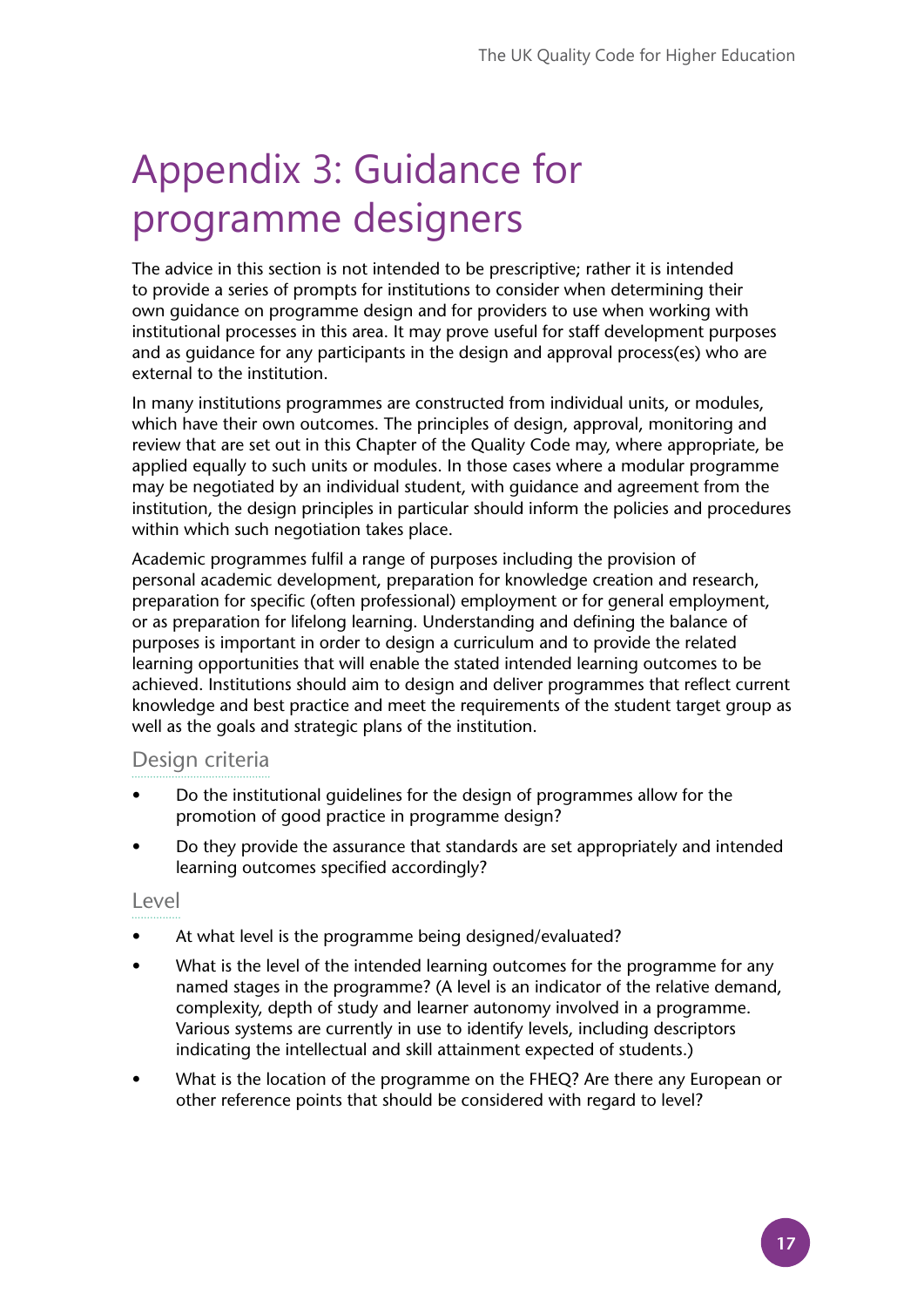### **Progression**

• Does the curriculum promote progression so that the demands on the learner in intellectual challenge, skills, knowledge, conceptualisation and learning autonomy increase?

### **Flexibility**

Has the range of requirements of learners likely to enter the programme been considered?

### Coherence

- Has the overall coherence and intellectual integrity of the programme been considered?
- Has the programme been designed in a way that will ensure the student's experience has a logic and integrity that are clearly linked to the purpose of the programme?
- Have the academic and practical elements, opportunities for personal development, and academic outcomes been considered?
- Have the breadth and depth of the subject material to be included in the programme been determined?

### Integrity

- Are the expectations given to students and others about the intended learning outcomes of the programme realistic and deliverable?
- Has the feasibility of attainment of the outcomes been considered?

### Reference points

Have internal and external points of reference been used to inform the design of the programme? (External reference points might be provided by a subject benchmark statement, information about similar or parallel programmes elsewhere, expectations of PSRBs, or employer expectations (for example, as set out in occupational standards). In a student-negotiated programme, an inherent part of the negotiation process will involve the student and tutor, in designing the programme, taking into consideration the intended level of the award and jointly agreeing the relevant sources of reference.)